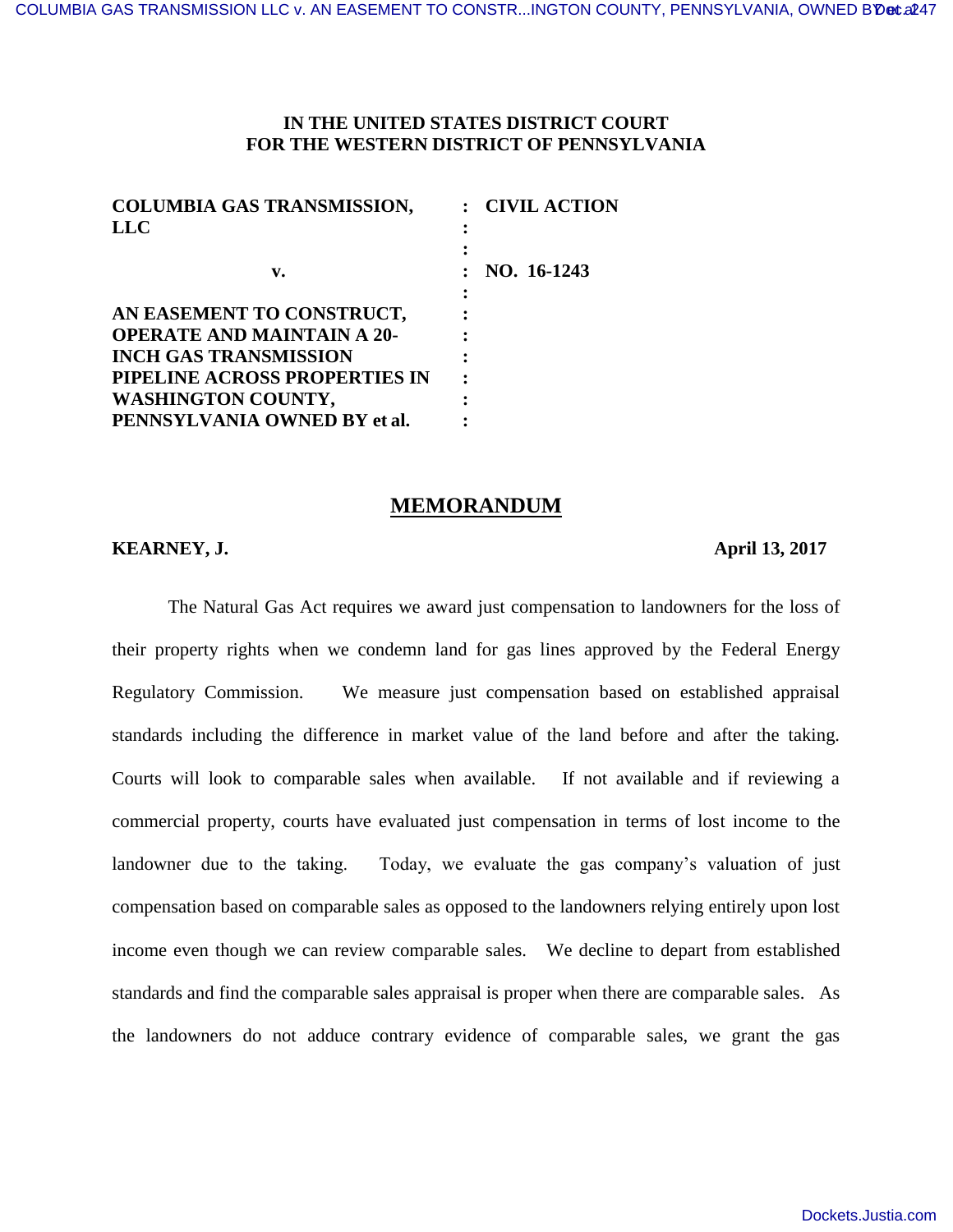company's motion for summary judgment and award the uncontested just compensation defined by comparable sales.

## $I.$  **Facts**<sup>1</sup>

Upon consent, Columbia Gas Transmission, LLC ("Columbia") condemned a small part of landowners William E. Griffith, Jr. and Pamela M. Griffith's property. The issue is now the issue of just compensation.

 Columbia is an interstate natural gas pipeline company subject to the Federal Energy Regulatory Commission (the "Commission") under the Natural Gas Act.<sup>2</sup> Columbia's Line 1570 is a natural gas main line serving the Pittsburgh area.<sup>3</sup> Columbia obtained a certificate from the Commission to replace 34 miles of pipeline on Line 1570 with approximately 37.5 miles of new material.<sup>4</sup> After failed attempts to reach an agreement with different landowners for access to their properties to complete the project, Columbia filed this condemnation action on August 17, 2016 under the Natural Gas Act to condemn certain easements necessary to replace the pipeline.<sup>5</sup>

The Griffiths own approximately two parcels of land totaling 7.7 acres in Washington County, Pennsylvania.<sup>6</sup> There is an existing pipeline and easement on the Griffiths' property since  $1946$ .<sup>7</sup> Columbia condemned an additional 0.29 acres of permanent easement and an additional temporary easement totaling  $0.37$  acres over the Griffiths' two parcels.<sup>8</sup> Columbia and the Griffiths entered into a stipulation agreeing to Columbia's access to the Griffiths' property, leaving open the issue of just compensation owed to the Griffiths for the easements condemned.<sup>9</sup>

Columbia moves for summary judgment on the amount of just compensation, arguing the Griffiths cannot meet their burden of proving just compensation because the valuation method used by their expert to calculate just compensation is incorrect. Columbia Gas argues the Griffiths are entitled to nominal damages or just compensation in the amount of \$43,000 as determined by Columbia's expert, William Rielly.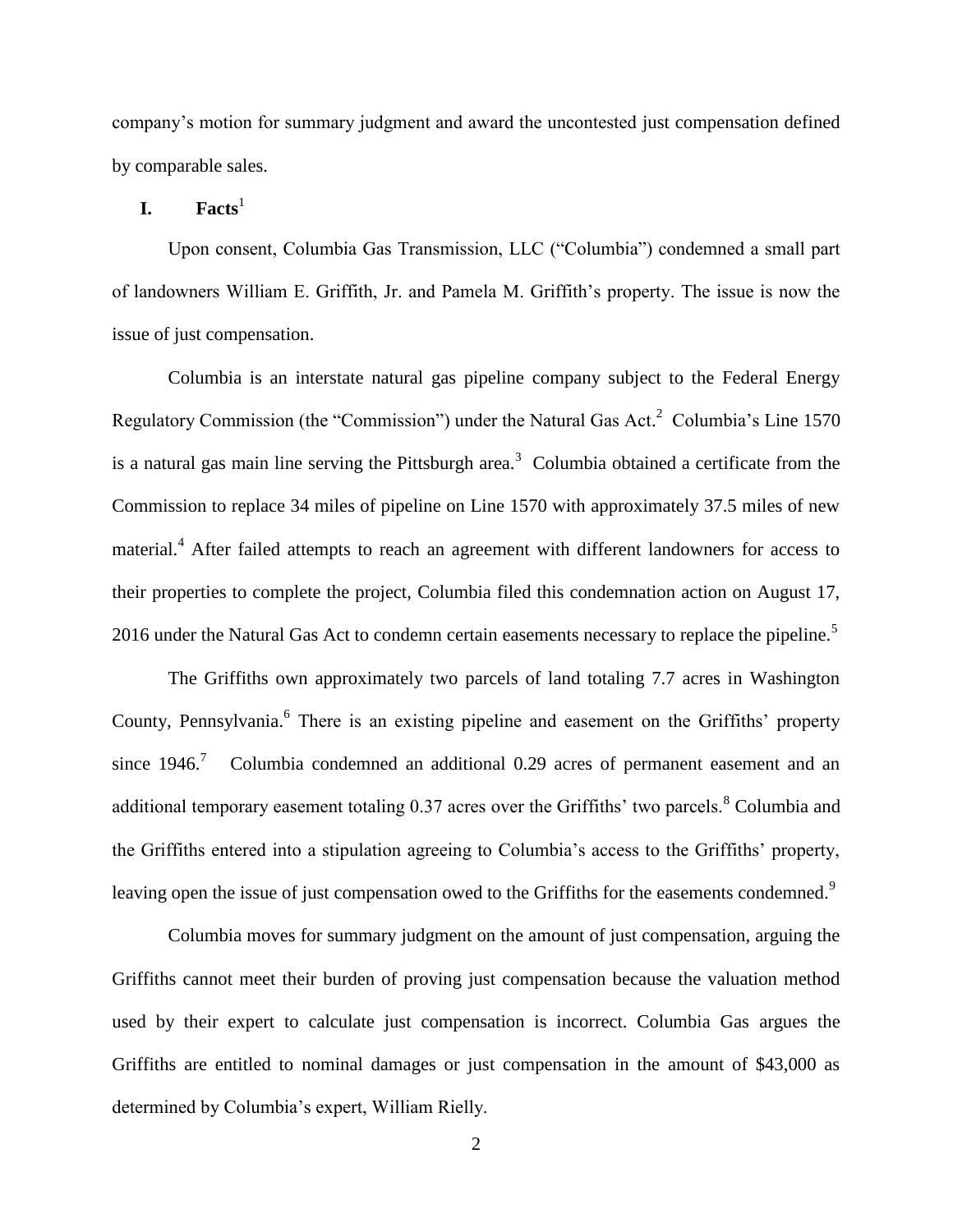# **II. Analysis**<sup>10</sup>

The Supreme Court defines just compensation as "the fair market value of the property on the date of the taking."<sup>11</sup> "It is the landowner's burden to prove, by a preponderance of the evidence, what amount constitutes just compensation."<sup>12</sup> Federal law, not state law, applies to the determination of just compensation in condemnation actions under eminent domain.<sup>13</sup> A landowner satisfies his burden by "producing competent expert testimony as to the land's value before and after the taking."<sup>14</sup> In partial takings, as in this case, "just compensation is measured by the difference between the market value of the entire holding immediately before the taking and the remaining market value immediately thereafter of the portion of property rights not taken."<sup>15</sup>

The Griffiths rely upon an "income approach" to valuation and Mrs. Griffith's lay opinion on the fair market value of the property. Columbia argues the correct valuation is the diminution in the fair market value of the property measured by comparing the fair market value before and after the taking. We agree. The Griffiths' experts cannot rely on the income approach as a matter of law and Mrs. Griffith's lay testimony raises no genuine issue of material fact. We grant summary judgment to Columbia regarding the just compensation owed to the Griffiths.

# **A. The Griffiths lack competent evidence on just compensation based only on an income approach.**

The Griffiths offer the expert testimony of Steven Victor and Mr. Griffiths, both of whom offer a valuation based on the "income approach."<sup>16</sup> The "income approach" or "income capitalization approach" "involves analyzing the property's capacity to generate future benefits and capitalizing the income to indicate present value."<sup>17</sup> While courts have allowed the income capitalization approach to estimate fair market value, the comparable sales approach is preferred. For example, the Court of Appeals for the Eighth Circuit applies comparable sales to best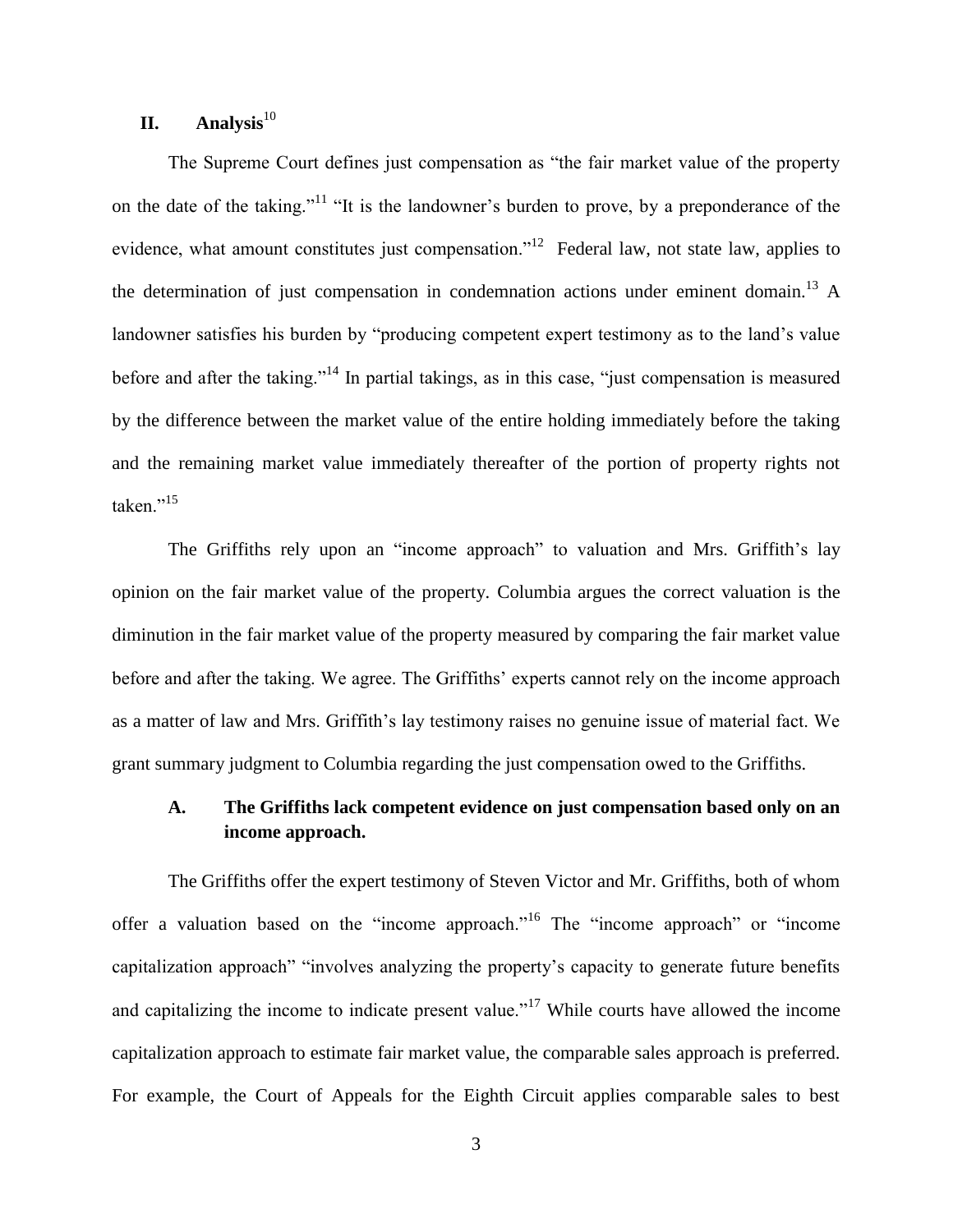determine market value.<sup>18</sup> Courts in our Circuit similarly find the comparable sales approach to before/after valuation is best.<sup>19</sup> We allow an income approach when no comparable sales are available.<sup>20</sup> While this income method is permissible, "comparable sales are the best evidence of the value of condemned land . . .. The income capitalization method is justified mainly when better evidence is not available. Great care must be taken, or such valuations can reach wonderland proportions."<sup>21</sup> Courts in this Circuit hold "the income capitalization approach may be appropriate to determine market value" when "evidence of comparable sales is unavailable."<sup>22</sup> When evidence of comparable sales is available, courts in this Circuit hold "[t]here is no need to look further."<sup>23</sup>

The income capitalization method is also inappropriate "when the extent of the future use or demand for it is speculative."<sup>24</sup> "Mere physical adaptability to a given use is not enough to invoke the capitalization method; the landowner must show that an income producing market existed at the date of the taking or will exist in the reasonably near future."<sup>25</sup> In United States v. 75.13 Acres of Land, the landowners had not developed their properties at the time of the takings, and only discussed proposed uses.<sup>26</sup> The Court of Appeals for the Eighth Circuit held "[t]he landowners failed to establish with sufficient certainty what would be the demand for their proposed uses and what income would be generated,"<sup>27</sup> and finding the district court did not err in refusing to instruct the condemnation commission to use the income capitalization method.<sup>28</sup>

While courts have held the comparable sales method is the best approach for determining fair market value, each case must be considered in light of its own facts.<sup>29</sup> There is no rule holding if comparable sales exist, the income approach should not be considered.<sup>30</sup> "In fact, even when comparable sales are available, if they are not 'comparable' enough, the income approach can be better."<sup>31</sup> Courts have held the determination of value for purposes of just compensation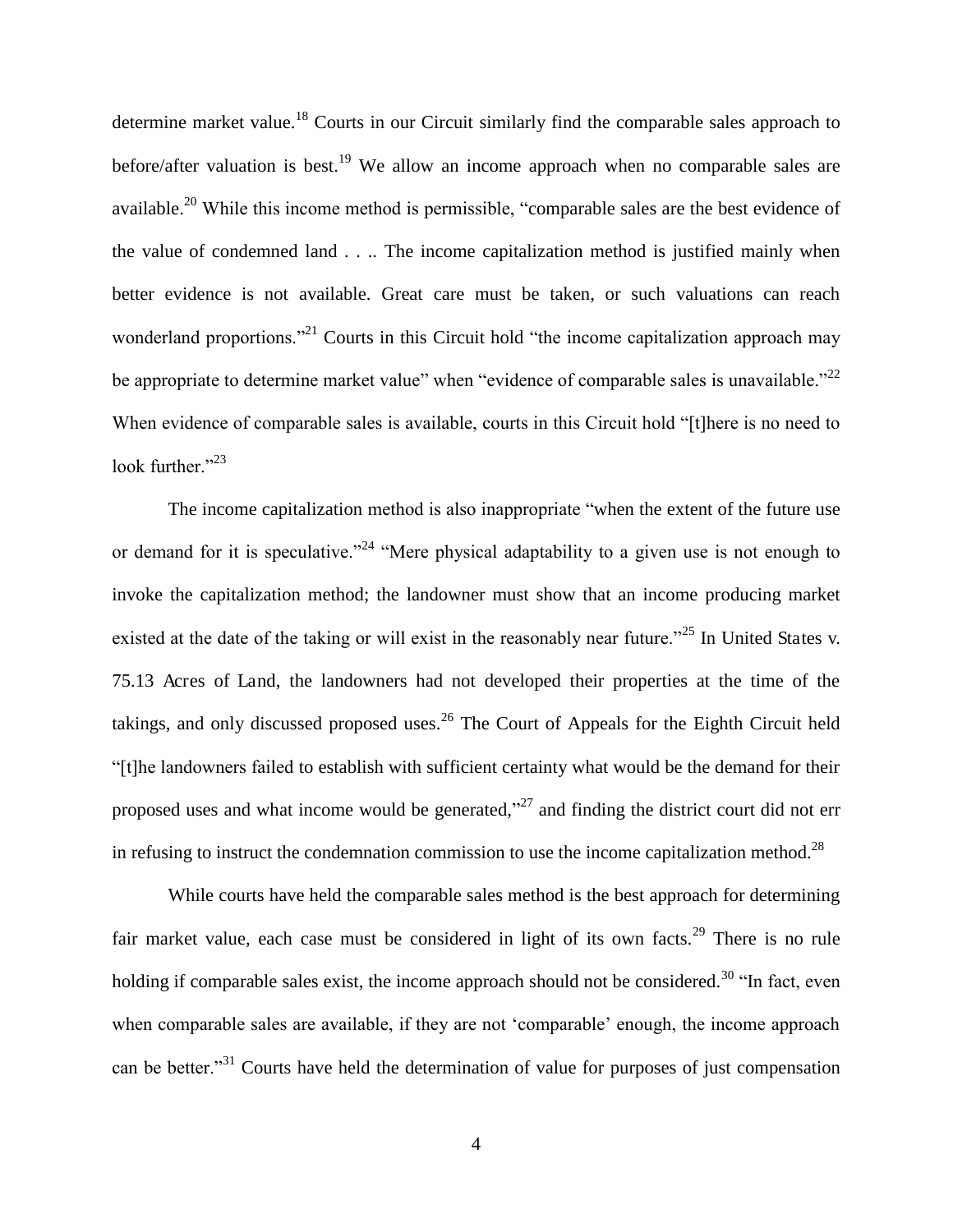cannot be reduced to an "inexorable rule."<sup>32</sup> Although some courts have adopted this flexible view, courts in our Circuit prefer the comparable sales approach when comparable sales are available.<sup>33</sup>

Here, evidence of comparable sales is available. Columbia's expert William Rielly obtained the diminution in fair market value before and after the taking based on comparable sales.<sup>34</sup> The Griffiths also admit they had an appraiser perform a similar analysis in September 2016.<sup>35</sup> The value from Columbia's appraiser is also only \$3,000 more than the value from the Griffiths' appraiser.<sup>36</sup> Columbia's appraisers determined the property's highest and best use is its current use as a commercial lot with an office building.<sup>37</sup> The appraiser used a comparable sales approach, as well as an income capitalization approach, to determine the diminution in value after the taking is  $$38,000$ .<sup>38</sup> The appraiser also valued the temporary easements by applying a reasonable annual rate of return and estimating market rent for the impacted land.<sup>39</sup> The appraiser valued the temporary easement at  $$5,000.<sup>40</sup>$ 

The Griffiths cite a number of cases to argue courts have accepted income analyses in condemnation cases. These cases are distinguishable. In United States v. 275.81 Acres of Land involving the Shanksville property uniquely tied to United Airlines Flight 93 crash on September 11, 2001, this court held just compensation correctly required the income approach. <sup>41</sup> The Government sought to condemn the property to build a Flight 93 National Memorial.<sup>42</sup> In this most unique context, this court found "the crash of Flight 93 on September 11, 2001, undeniably imbued the subject property with a national significance and intrinsic value that is neither transferable nor comparable to otherwise similar parcels."<sup>43</sup> "Faced with this unique valuation scenario, the Commission fairly and admirably analyzed and weighed the record evidence and correctly applied the relevant law to determine just compensation in this case."<sup>44</sup>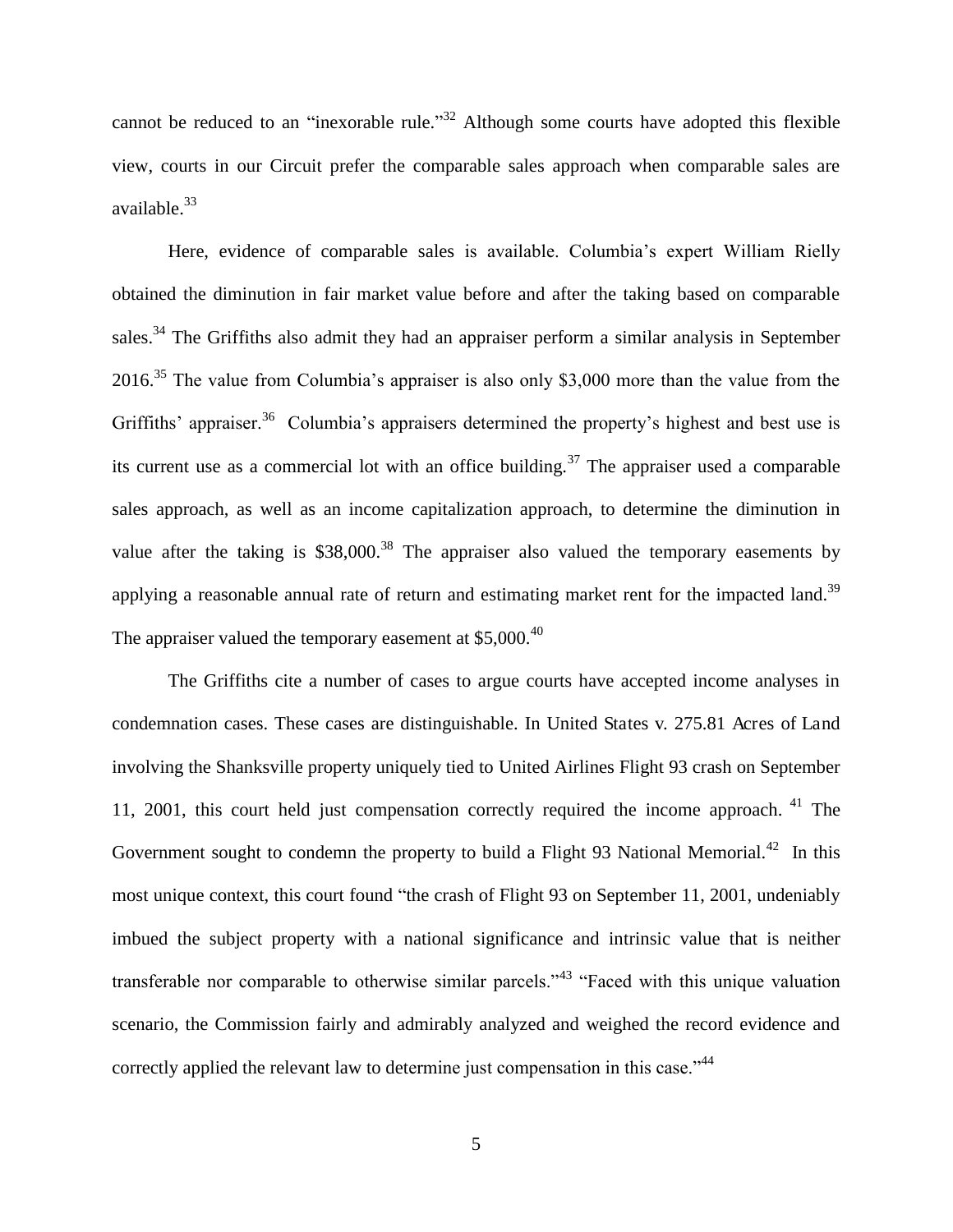The Griffiths' property is not so unique, as demonstrated by the "hundreds" of comparable sales Mr. Griffith admitted in his deposition are available.<sup>45</sup> Because 275.81 Acres concerned an unusual property with no available comparable sales, the district court allowed the income approach. Where, as here, comparable sales are available, we apply the comparable sales method.

Unlike the Griffiths' property, in United States v. Certain Interests in Property in Cumberland County, N.C., the condemned property already contained construction and improvements.<sup>46</sup> The condemned property consisted of "2000 family housing units, a shopping center composed of eight stores, seven related service buildings, ten miles of paved highways, electric street lights, and complete water, sewer and electronic service."<sup>47</sup> The Court of Appeals for the Fourth Circuit found the condemned property in effect "is a self-contained city for about 6000 persons."<sup>48</sup> The Court accepted the income approach to determine the remaining economic life in the property.<sup>49</sup>

While the Griffiths' property contains an office building,<sup>50</sup> their income approach concerns development not yet undertaken. This difference distinguishes the Griffiths' property from the property in Certain Interests in Property in Cumberland County. The income approach may be appropriate in some cases, but not when the future use or demand for the property is speculative. $51$ 

While Columbia argues the Griffiths' income approach analysis is based on speculation and potential hypothetical developments of future business, the Griffiths argue their plans are concrete. The Griffiths claim they have demonstrated evidence of concrete plans to develop the remaining part of their investment property – they have contracted with an engineering firm to pave the lot and create preliminary plans for construction.<sup>52</sup> Since 2014, the Griffiths have been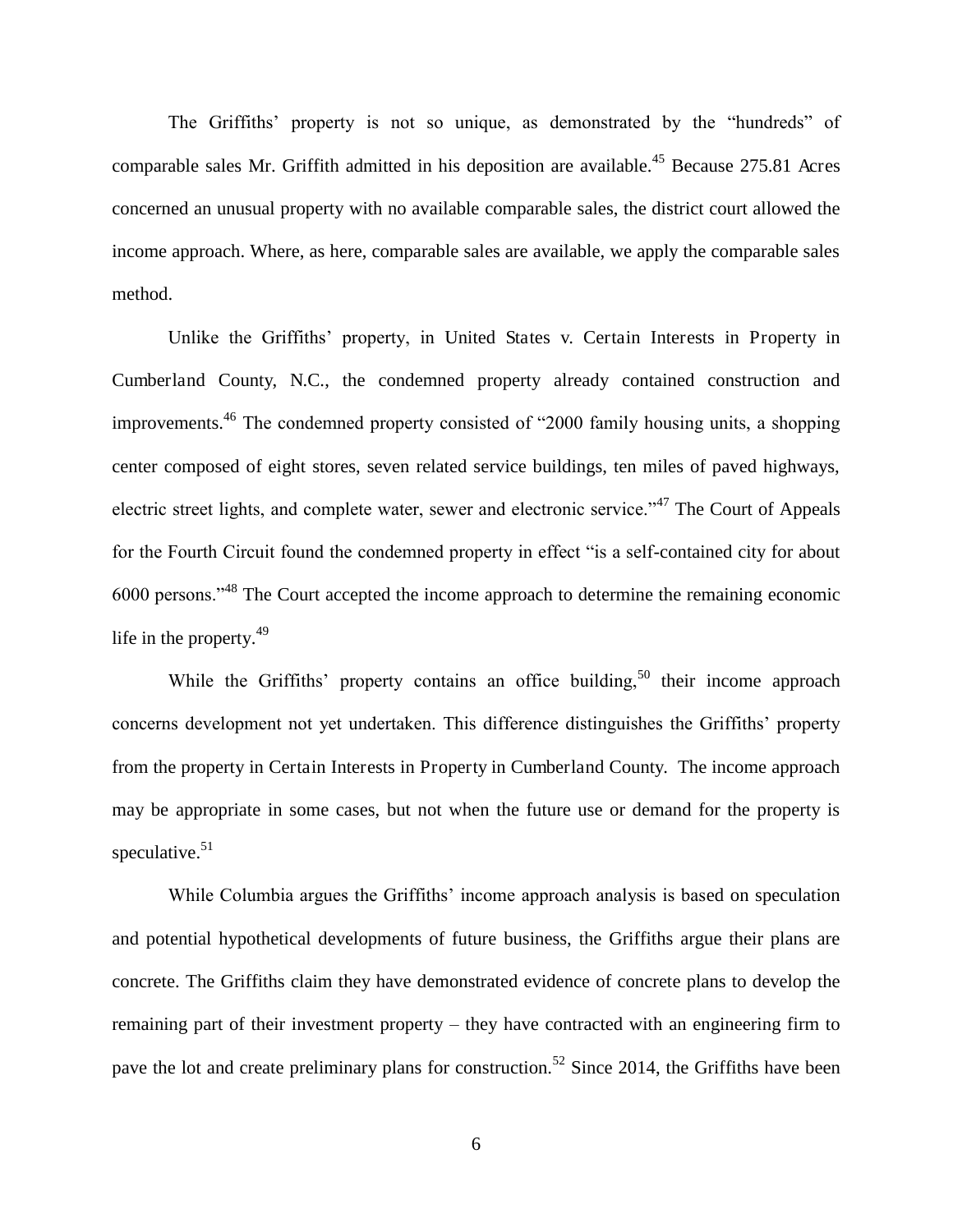researching possible development scenarios, met with contractors, solicited quotes, and interviewed architects.<sup>53</sup> Columbia disagrees, arguing these plans were later proved not feasible and no other definite plans exist.<sup>54</sup> Even if the Griffiths' plans are not speculative, they still cannot overcome the fact there are comparable sales available, and we require the comparable sales approach.

The Griffiths also argue Columbia mischaracterized Mr. Victor's expert testimony. They claim Mr. Victor presents evidence on the possible land development before and after the taking.<sup>55</sup> This evidence is still secondary to the comparable sales approach. Because comparable sales are available, the Griffiths could only overcome summary judgment by a comparable sale method.

We find the Griffiths' experts, Mr. Victor and Mr. Griffith, cannot testify using the income approach or any other method besides the comparable sales approach because comparable sales are available. Because they cannot present competent testimony, these experts raise no genuine issue of material fact.

## **B. Mr. and Mrs. Griffith cannot testify as expert or lay witnesses on a comparable sales approach.**

Our Court of Appeals instructs "[t]he Federal Rules of Evidence generally permit landowners to give opinion evidence as to the value of their land due to the special knowledge of property which is presumed to arise out of ownership."<sup>56</sup> Landowners are qualified to testify as either experts under Rule 702 or lay witnesses under Rule  $701^{57}$  By virtue of being the landowners, Mr. and Mrs. Griffith are qualified to testify as experts and lay witnesses as to the fair market value of the land. Columbia seeks to prevent Mr. Griffith from testifying as an expert, and Mrs. Griffith from testifying as a lay witness.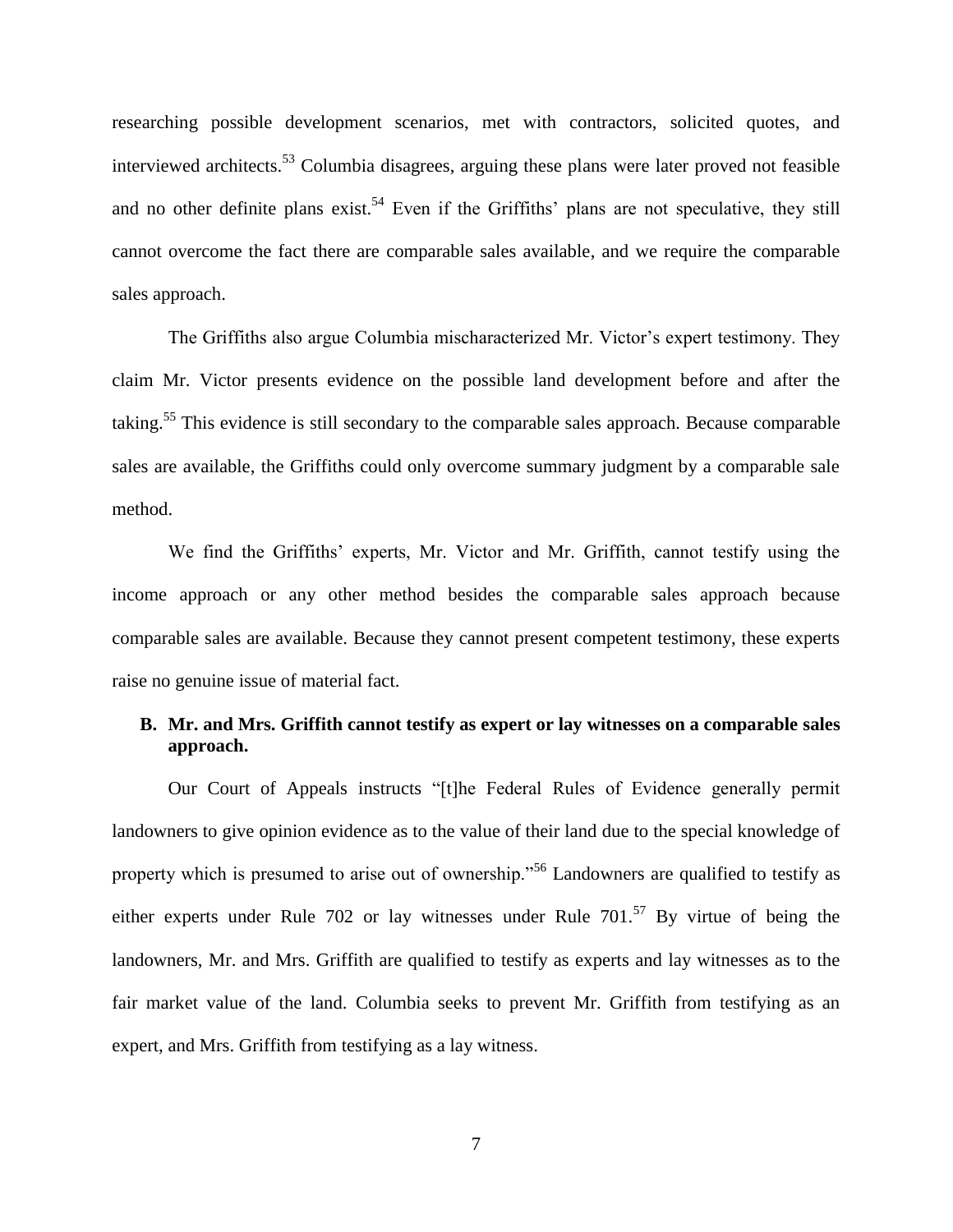Columbia argues Mr. Griffith admitted he seeks to testify as an expert, not a lay witness.<sup>58</sup> Columbia claims if we exclude his testimony as an expert, we should not permit him to present the same evidence as a lay witness.<sup>59</sup> We agree. Mr. Griffith cannot testify as an expert using the income approach because comparable sales are available. While the Griffiths disclosed Mr. Griffith as a lay witness in their Rule 26 initial disclosures,<sup>60</sup> this disclosure did not provide the substance and basis of his opinion required by our Trial Management Order.<sup>61</sup> Mr. Griffith's expert disclosure focused only on the income approach.<sup>62</sup> It did not proffer any conclusions relating to comparable sales.<sup>63</sup> Mr. Griffith also did not proffer testimony in his deposition relating to comparable sales.<sup>64</sup> While he answered questions about an appraisal he had performed using comparable sales in April 2016, he claimed this appraisal was "preliminary" and made before the Griffiths determined the loss in square footage from the easement.<sup>65</sup> Mr. Griffith did not proffer an opinion on the value based on comparable sales after determining the loss in square footage from the easement. Mr. Griffith cannot now offer any expert or lay opinion on the value of the land based on comparable sales.

Columbia seeks to exclude Mrs. Griffith's lay testimony because "she admitted that she has no opinion of the fair market value of the property."<sup>66</sup> We agree Mrs. Griffith's lay testimony raises no genuine issue of material fact. While the Griffiths disclosed Mrs. Griffith as a lay witness in their Rule 26 initial disclosures,  $67$  this disclosure did not provide the substance and basis of her opinion required by our Trial Management Order.<sup>68</sup> Mrs. Griffith admitted in her deposition she has no opinion on the diminution in fair market value of the condemned property before and after the easement.<sup>69</sup> The Griffiths made no expert disclosures for Mrs. Griffith. Because Mrs. Griffith has no opinion to offer on the fair market value of the land, her testimony creates no genuine issue of material fact.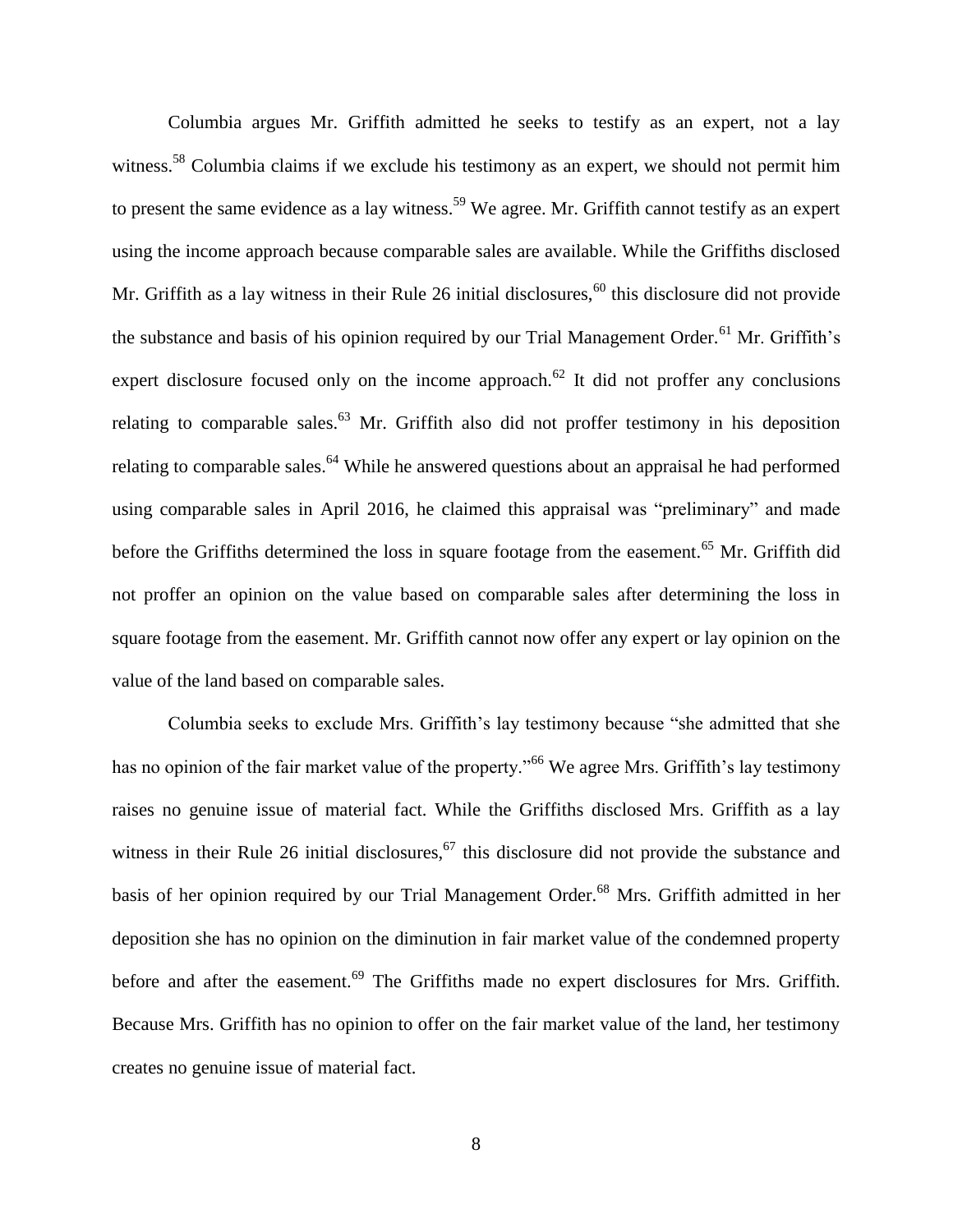### **C. Columbia's comparable sales valuation is not contested.**

Columbia argues "[a]lthough [it] has no burden to prove just compensation, it has no objection to the Court awarding . . . the just compensation as determined by Columbia's expert witness, a certified appraiser[.]"<sup>70</sup> Columbia's appraisers followed the "well-established" methodology" to determine the diminution in market value of the landowners' properties resulting from the taking.<sup>71</sup> After determining the value before and after the taking, Columbia's appraisers found the Griffiths are entitled to \$43,000.<sup>72</sup>

We grant summary judgment in similar condemnation actions where the condemnor provided expert testimony on diminution in fair market value, and the landowners' evidence did not raise genuine issues of material fact. In these cases, the court accepted the condemnor's expert's conclusions as to the amount of just compensation when awarding just compensation to the landowners.<sup>73</sup>

Columbia offered a \$43,000 appraisal based on comparable sales to the Griffiths' property. This comparable sale appraisal is unchallenged. The Griffiths have not provided a counter-appraisal based on comparable sales. They choose instead to maintain the income approach is the appropriate method.

#### **III. Conclusion**

We find as a matter of law the Griffiths' experts cannot testify using the income approach, and Mr. Griffith can provide no expert opinion on the diminution in fair market value based on comparable sales. Mrs. Griffith has no opinion on the diminution in fair market value based on comparable sales. Because there is no genuine issue of material fact to submit to a jury, we grant summary judgment to Columbia.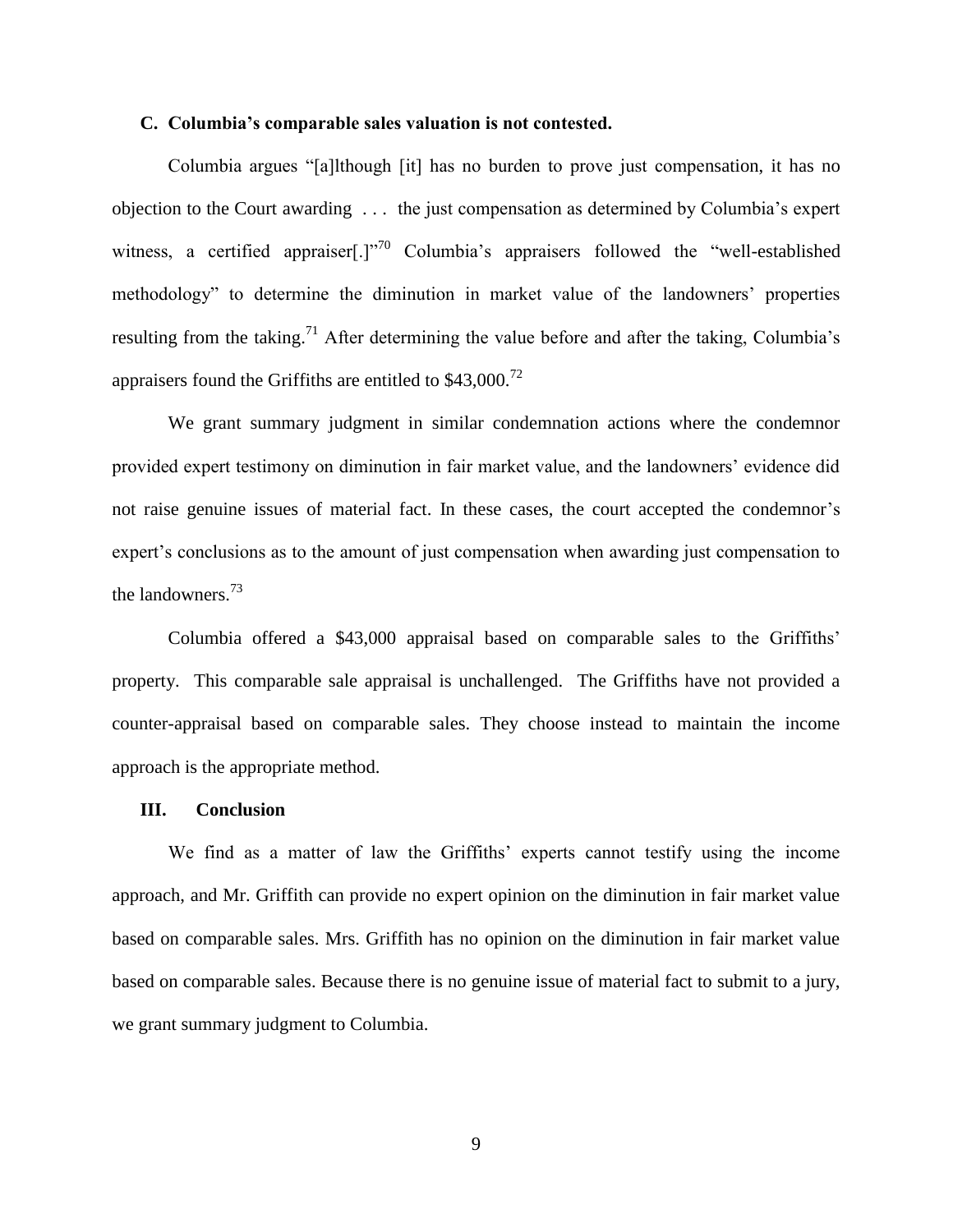$^{2}$  15 U.S.C. §§ 717-717z.

 $3$  SUMF at  $\P$  10.

 $4$  Id. at  $\P$  11.

 $\overline{a}$ 

 $<sup>5</sup>$  Id. at ¶ 12.</sup>

 $<sup>6</sup>$  Id. at ¶ 3.</sup>

 $^7$  Id. at ¶ 4.

 $8$  Id. at  $\P\P$  6-8.

9 ECF Doc. No. 108.

 $10$  Summary judgment is proper when "the movant shows that there is no genuine issue as to any material fact and that the moving party is entitled to a judgment as a matter of law." Fed.R.Civ.P. 56(a). A dispute as to a material fact is genuine if "the evidence is such that a reasonable jury could return a verdict for the nonmoving party." Anderson v. Liberty Lobby, Inc., 477 U.S. 242, 255 (1986). On a motion for summary judgment, "we view the underlying facts and all reasonable inferences therefrom in the light most favorable to the party opposing the motion." Mancini v. Northampton Cnty., 836 F.3d 308, 313 (3d Cir. 2016) (quoting Blunt v. Lower Merion Sch. Dist., 767 F.3d 247, 265 (3d Cir. 2014)). "The party seeking summary judgment 'has the burden of demonstrating that the evidentiary record presents no genuine issue of material fact.'" Parkell v. Danberg, 833 F.3d 313, 323 (3d Cir. 2016) (quoting *Willis v. UPMC Children's Hosp.*  of Pittsburgh, 808 F.3d 638, 643 (3d Cir. 2015)). If the movant carries its burden, "the nonmoving party must identify facts in the record that would enable them to make a sufficient showing on essential elements of their care for which they have the burden of proof." Willis, 808 F.3d at 643 (citing Celotex Corp. v. Catrett, 477 U.S. 317, 323 (1986)). "If, after adequate time for discovery, the nonmoving party has not met its burden, pursuant to Federal Rule of Civil Procedure 56, the court must enter summary judgment against the nonmoving party." Willis, 808 F.3d at 643 (citing Celotex Corp., 477 U.S. at 322-323).

<sup>&</sup>lt;sup>1</sup> Our Policies require a Statement of Undisputed Material Facts ("SUMF") and an appendix in support of summary judgment. Columbia filed its SUMF and appendix at ECF Doc. Nos. 140, 142). The Griffiths responded to Columbia's SUMF, added a counterstatement of facts, and a supplemental appendix at ECF Doc. Nos. 190, 191. References to exhibits in the appendices shall be referred to by Bates number.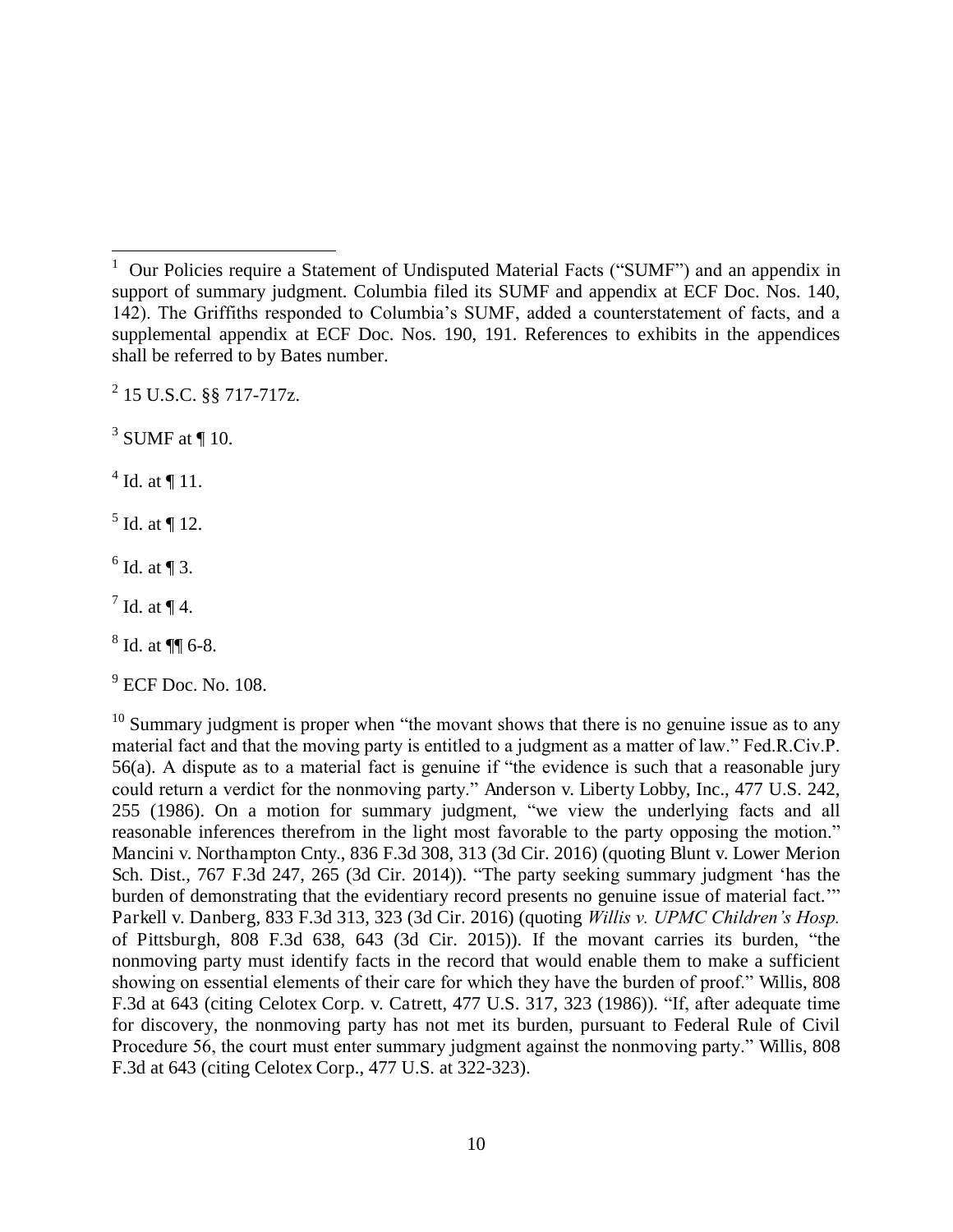$\overline{a}$ <sup>11</sup> United States ex rel. Tenn. Valley Auth. v. 1.72 Acres of Land in Tenn., 821 F.3d 742, 756 (6<sup>th</sup> Cir. 2016) (citing United States v. Miller, 317 U.S. 369, 373-374 (1943)).

<sup>12</sup> United States ex rel. Tenn. Valley Auth., 821 F.3d at 756 (citing United States ex rel. Tenn. Valley Auth. v. Powelson, 319 U.S. 266, 273-274 (1943)); Columbia Gas Transmission, LLC v. 101 Acres and 41, 342 Sq. Ft. More or Less in Heidelberg Twp., York Cnty. No. 13-785, 2016 WL 6248071 at \*4 (M.D. Pa. Oct. 26, 2016) (citing Tennessee Gas Pipeline Co. v. Permanent Easement for 1.7320 Acres and Temporary Easements for 5.4130 Acres in Shohola Twp., Pike Cnty., No. 11-028, 2014 WL 690700 at \*11 (M.D. Pa. Feb. 24, 2014)).

<sup>13</sup> Tennessee Gas Pipeline Co., 2014 WL 690700 at  $*$  9 (collecting cases). The Griffiths do not dispute application of federal law to the determination of just compensation.

<sup>14</sup> Id. at \*11 (quoting Millennium Pipeline Co. v. Certain Permanent and Temporary Easements in Thayer Rd., 919 F.Supp.2d 297, 299 (W.D. N.Y. 2013).

<sup>15</sup> Tennessee Gas Pipeline Co., 2014 WL 690700 at \* 11 (quoting United States v. 68.94 Acres of Land, 918 F.2d 389, 393 n.3 (3d Cir. 1990)).

<sup>16</sup> Mr. Victor performed a Land Development Feasibility Study. (Appendix 226-264).

<sup>17</sup> United States v. 275.81 Acres of Land, No. 09-233, 2013 WL 989956, at \*9, n.10 (W.D.Pa. Mar. 13, 2013).

<sup>18</sup> United States v. 47.14 Acres of Land, 674 F.2d 722, 725 (8th Cir. 1982).

<sup>19</sup> See United States v. 275.81 Acres of Land, More or Less, Situated in Stonycreek Twp., No. 09-233, 2014 WL 1248205 at \*7 (W.D. Pa. Mar. 26, 2014). The Court stated:

"[A]lthough evidence of comparable sales normally offers the best evidence of fair market value, the law is not wedded to any particular formula or any particular method for determining fair market value as the measure of just compensation. When evidence of comparable sales is unavailable, other methods of valuation such as the income capitalization approach may be appropriate to determine market value."

Id.

<sup>20</sup> 47.14 Acres of Land, 674 F.2d at 725-26; 275.81 Acres of Land, 2014 WL 1248205 at \*7.

 $21$  47.14 Acres of Land, 674 F.2d at 726.

 $22$  275.81 Acres of Land, 2014 WL 1248205 at  $*7$ .

<sup>23</sup> United States v. 13.98 Acres, 702 F. Supp. 1113, 1123, n. 28 (D. Del. 1988).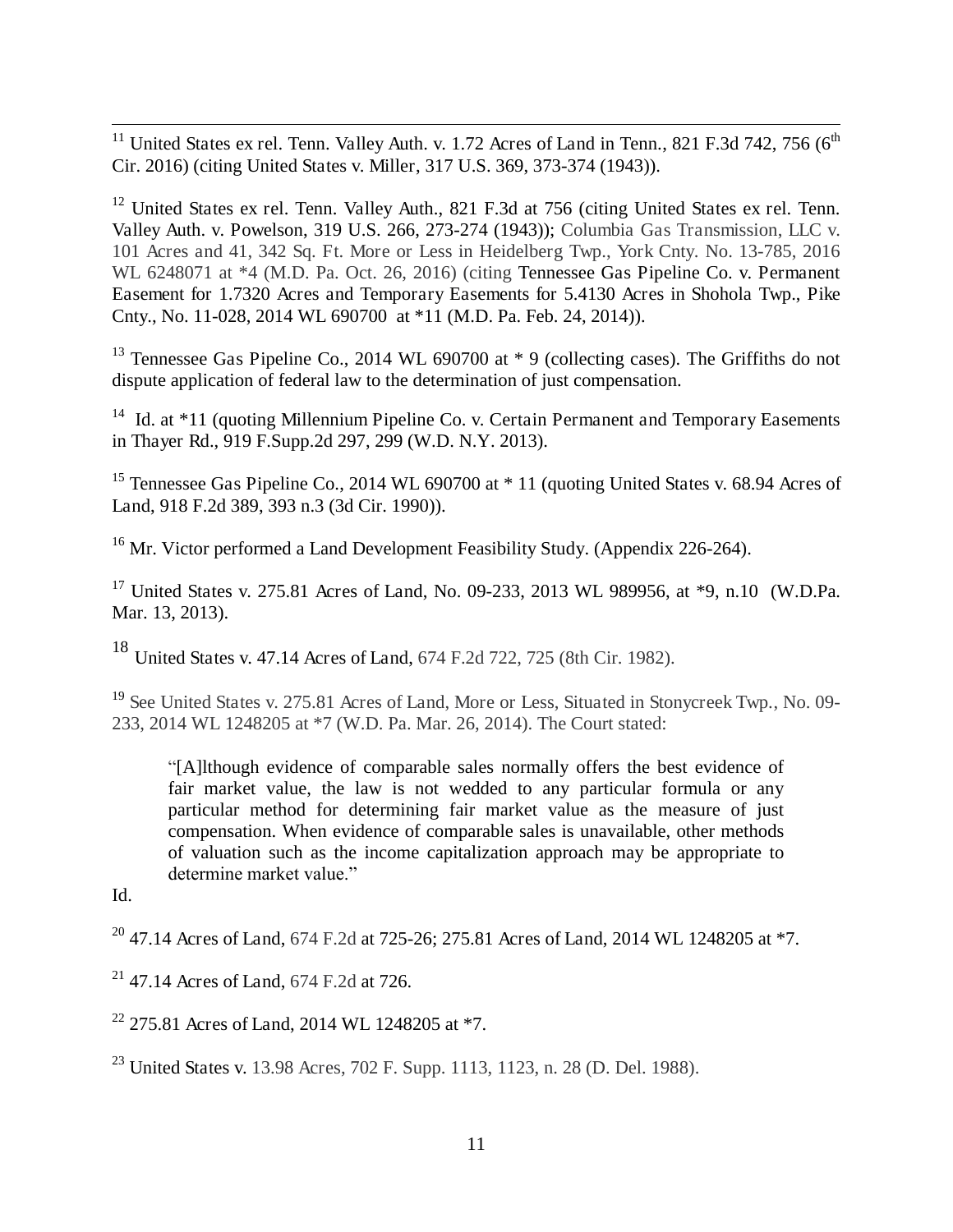$\overline{a}$  $24$  United States v. 75.13 Acres of Land, 693 F.2d 813, 816 (8th Cir. 1982). See also United States v. 25.202 Acres of Land, 860 F. Supp. 2d 165, 176 (N.D.N.Y. 2009) (income capitalization method of future income should not be used when the future use or demand for that use is speculative).

<sup>25</sup> 75.13 Acres of Land, 693 F.2d at 816.

 $^{26}$  Id.

 $^{27}$  Id.

 $^{28}$  Id.

 $^{29}$  United States v. 8.34 Acres of Land, more or less, situation in Ascension Parish, La., No. 04-5, 2006 WL 6860387 at \*7 (M.D. La. June 12, 2006).

 $30$  Id.

 $31$  Id.

<sup>32</sup> United States v. 329.73 Acres of Land, Situated in Grenada and Yalobusha Counties, State of Miss., 666 F.2d 281, 283 (5th Cir. 1982) (citing United States v. Toronto, Hamilton and Buffalo Navigation Co., 338 U.S. 396, 402 (1949)).

<sup>33</sup> 275.81 Acres of Land, 2014 WL 1248205 at \*7-8; 13.98 Acres, 702 F. Supp. at 1123, n. 28.

<sup>34</sup> ECF Doc. No. 139, at p. 17.

 $35$  Id. at p. 13.

<sup>36</sup> Id. at p. 16.

<sup>37</sup> ECF Doc. No. 139, at p. 18.

 $38$  Id.

 $39$  Id.

 $^{40}$  Id.

 $41$  2014 WL 1248205 at  $*7$ .

 $42$  Id.

 $43$  Id. at  $*7$ .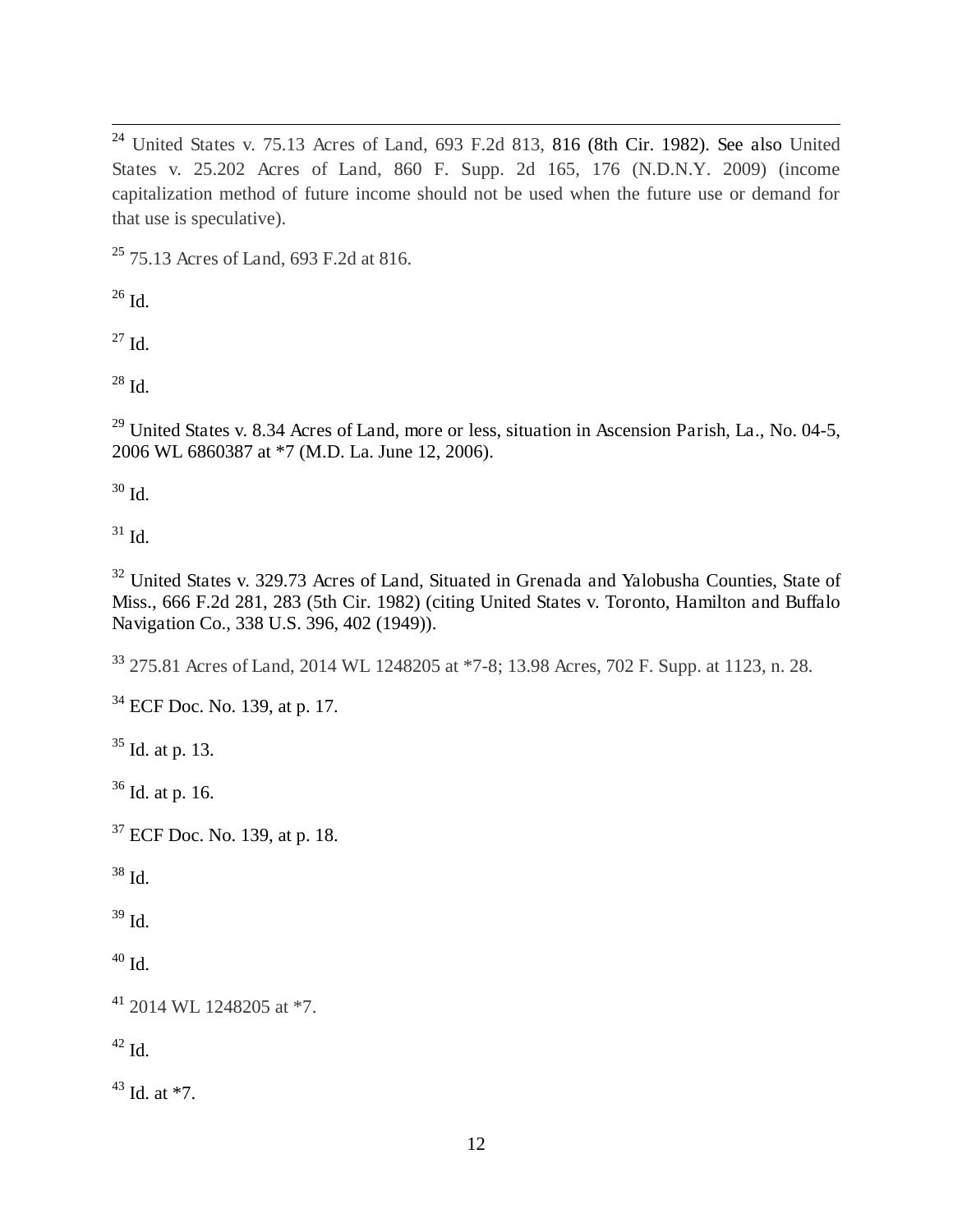Id.

 $\overline{a}$ 

- ECF Doc. No. 215, at p. 8.
- 296 F.2d 264, 266 (4th Cir. 1961).

Id.

Id.

Id.

ECF Doc. No. 191, at p. 2.

75.13 Acres of Land, 693 F.2d at 816; 25.202 Acres of Land, 860 F. Supp. 2d at 176.

ECF Doc. No. 191-8, at pp. 21-22.

ECF Doc. No. 191, at p. 4.

ECF Doc. No. 215, at pp. 4-5.

ECF Doc. No. 191, at pp. 11-12.

 U.S. v. 68.94 Acres of Land, More or Less, Situate in Kent County, State of Del., 918 F.2d 389, 397 (3d Cir. 1990).

Id.; U.S. v. Cardaci, No. 12-5402, 2015 WL 4756605 at \*7 (D.N.J. Aug. 11, 2015).

ECF Doc. No. 215, at pp. 8-9.

Id. at p. 9.

- ECF Doc. No. 191-6, at p. 3.
- $<sup>61</sup>$  ECF Doc. No. 56.</sup>

ECF Doc. No. 142, at pp. 36-56.

Id.

 Id. at pp. 157-202. In answer to the question "[h]ow many comparable sales did you rely on in your expert report?," Mr. Griffith responded "[n]one because as I said before, the [comparable sales] approach is most appropriate for owner user property like a house. The income approach is